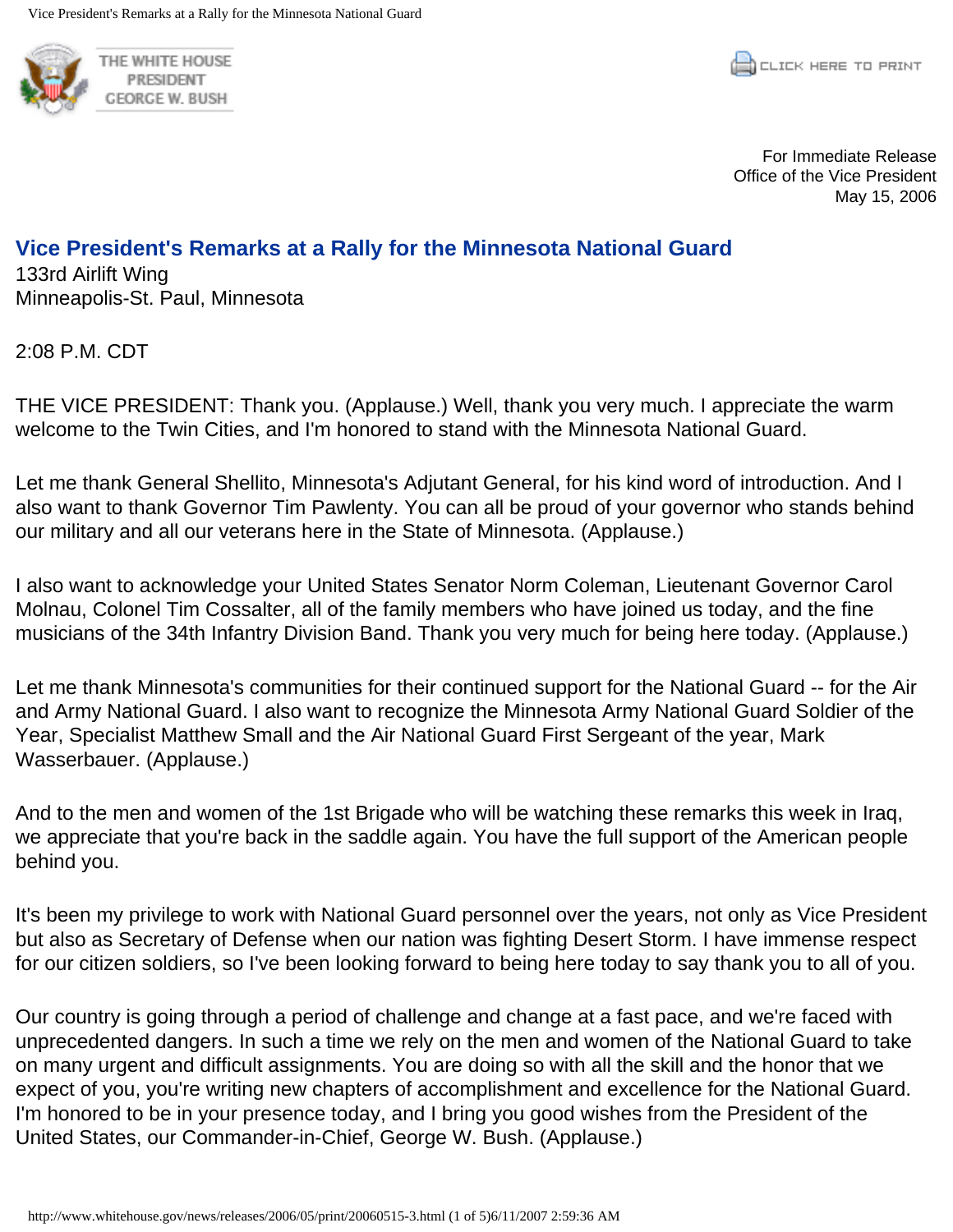By its very nature, service in the National Guard involves a dual mission. You defend the country against enemies abroad, and you step in to protect lives and property here at home. Service is part of a long tradition here in the upper Midwest. Even before Minnesota joined the Union as the 32nd state, people in this part of the country were able to count on the help and dedication of citizen soldiers. In April of 1856, leaders of the Minnesota territory organized the "Pioneer Guard," and ever since those early days, Minnesotans in the Guard uniform have helped make history.

From flood fighting and blizzard relief at home, to service in major conflicts including the Civil War, World War I and World War II -- you've always been there for Minnesota and for America. So I congratulate the Minnesota National Guard for 150 years of outstanding service to the nation.

Every day you live by the Midwestern values of hard work, community spirit, and shared sacrifice. Those values translate to National Guard recruiting and retention rates that Minnesota can be proud of. And both units of the Minnesota Air National Guard have maintained themselves at above 100 percent authorized strength.

Since the attacks of September 11th, 2001, more than 11,000 members of the Minnesota National Guard have carried out active federal duty. The 133rd Airlift Wing, based here in Minneapolis/Saint Paul, has carried out numerous C-130 missions in support of our operations in Afghanistan and Iraq. You are "Projecting Peace Proudly," and the nation is grateful.

We're also grateful to the 148th Fighter Wing of the Air National Guard. The 148th took to the sky on the morning of 9/11, and has flown patrols over cities across North America in these past four-and-ahalf years. You've also deployed to Iraq -- always performing to your vision: "Expect the Best, Be the Best, Provide the Best." And I want to thank the fine pilots and crews from the great city of Duluth, Minnesota. (Applause.)

America is also deeply grateful to the men and women of the Red Bull Division -- the 34th Infantry Division. Your recent missions include operations in Bosnia, Kosovo, Egypt, and Honduras. And you have mobilized and deployed in the global war on terror. You've sent in units as part of Operations Enduring Freedom and Iraqi Freedom, and right now soldiers of the 1st Brigade Combat Team are on the ground in Iraq as part of the largest overseas deployment of the Minnesota National Guard since the World War II.

In that conflict more than 60 years ago, the Minnesota Army National Guard served a record 517 days in combat, and the same commitment to duty, and country, and the cause of freedom inspires the current generation of citizen soldiers. America is proud of the Desert Bulls. (Applause.)

Our nation owes an incalculable debt to all branches of the armed forces, and to the Guard and Reserve units all across the country. It is impossible to overstate how much they've done to make this nation safer, and to bring freedom, stability, and peace to a troubled part of the world.

Afghanistan five years ago was in the grip of a violent, merciless regime that harbored terrorists who plotted murder for export. Today Afghanistan is a rising nation -- with an elected government, a market economy, and millions of children going to school for the first time. And when our forces return from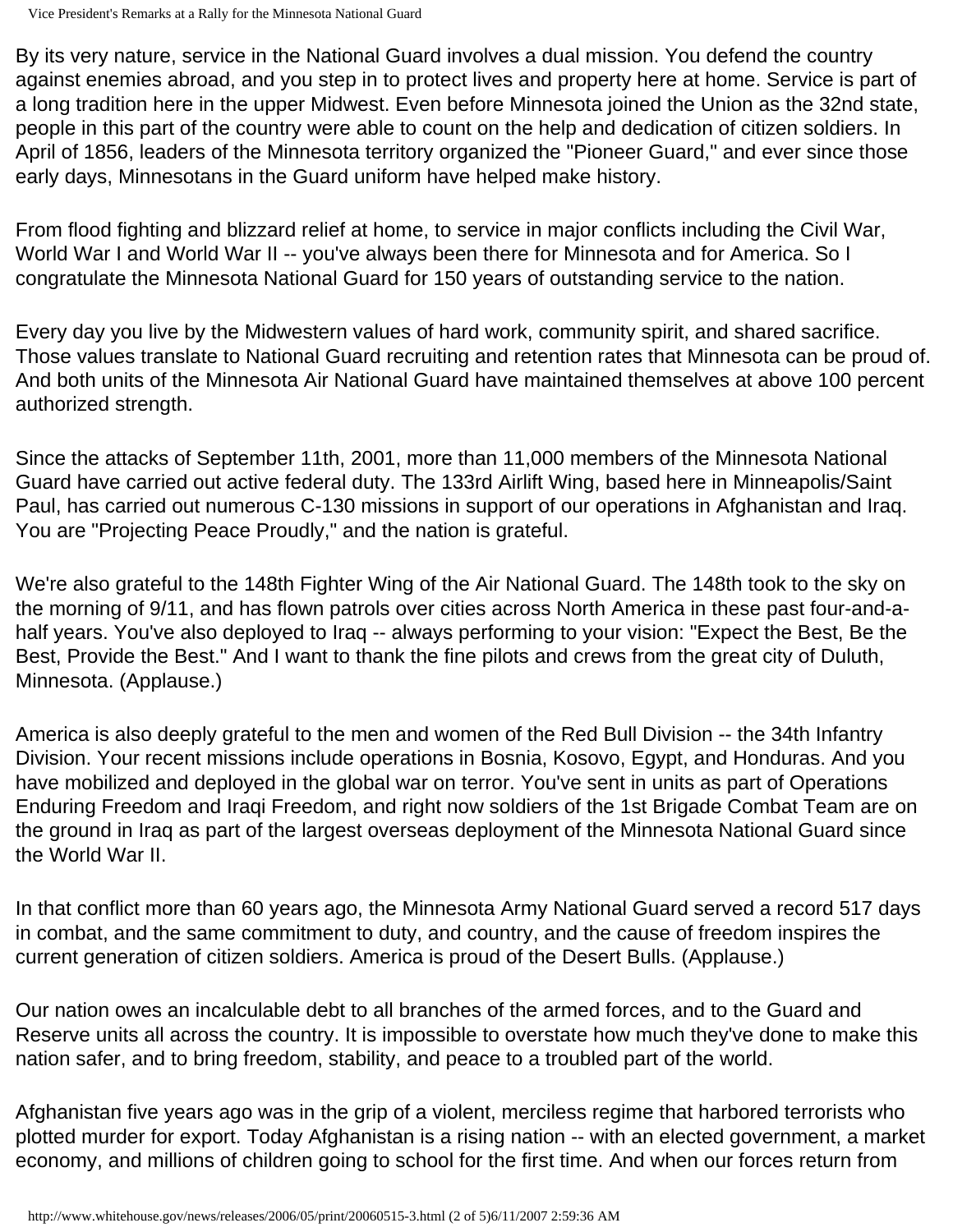Vice President's Remarks at a Rally for the Minnesota National Guard

that part of the world, they can be proud of their service for the rest of their lives.

The same is true for the men and women serving today in Iraq. Americans understand what is at stake in that country -- and so do the terrorists. That is why they commit acts of random horror, calculated to shock and intimidate the civilized world. The terrorists know that as freedom takes hold, the ideologies of hatred and resentment will lose their appeal, and the advance of democracy will inspire reformers across the broader Middle East. And as that region experiences new hope and progress, we will see the power of freedom to lift up whole nations, and the spread of liberty will produce a much safer world for our children and our grandchildren. The war on terror is a battle for the future of civilization. It's a battle worth fighting. And it's a battle we are going to win. (Applause.)

Our strategy in Iraq is clear, our tactics will remain flexible, and we'll keep at the work until we finish the job. Progress has not come easily, but it has been steady, and we can be confident going forward. By voting in free elections, ratifying a constitution, going to the polls with an amazing voter turnout rate of more than 70 percent in the face of the killers and car bombers, Iraqis have shown that they value their own liberty and are determined to choose their own destiny.

Our coalition has also put great effort into standing up the Iraqi Security Forces. As those forces gain strength and experience, and as the political process advances, we'll be able to decrease troop levels without losing our capacity to defeat the terrorists. And as always, decisions about troop levels will be driven by conditions on the ground and by the judgment of our military commanders -- not by artificial time lines set by politicians in Washington, D.C. (Applause.)

Every American serving in this war can be certain that the people of our country do not support a policy of passivity, resignation, or defeatism in the face of terror. The United States will never go back to the false comforts of the world before September 11th, 2001. Terrorist attacks are not caused by the use of strength. They are invited by the perception of weakness. And this nation made a decision: We will engage these enemies -- facing them far from home, so we do not have to face them on the streets of our own cities. (Applause.)

There is still difficult work ahead, because the terrorists regard Iraq as the central front in the global war on terror. They are running a war against the civilized world. We're dealing with enemies that recognize no rule of warfare and accept no standard of morality. They have declared their intention to bring great harm to any nation that opposes their aims. Their prime target is the United States. So we have a responsibility to lead in that fight.

Although we've been in the struggle against terrorism for over four years now, the terrorists were actually at war with this country long before 2001. But for a long time though, they were the ones on the offensive. And they grew bolder in their belief that if they killed enough Americans, they could change American policy. In Beirut in 1983, terrorists killed 241 Marines. Following that attack, the U.S. withdrew its forces from Beirut. Time and time again, for the remainder of the 20th century, the terrorists hit America and America did not hit back hard enough. In 1993 we had the killing of American soldiers in Mogadishu and the bombing at the World Trade Center in New York. We had the murders at the Saudi National Guard Training Center in Riyadh in 1995; killings at the Khobar Towers in 1996; the attack on our embassies in East Africa in 1998; and the attack on the USS Cole in 2000. The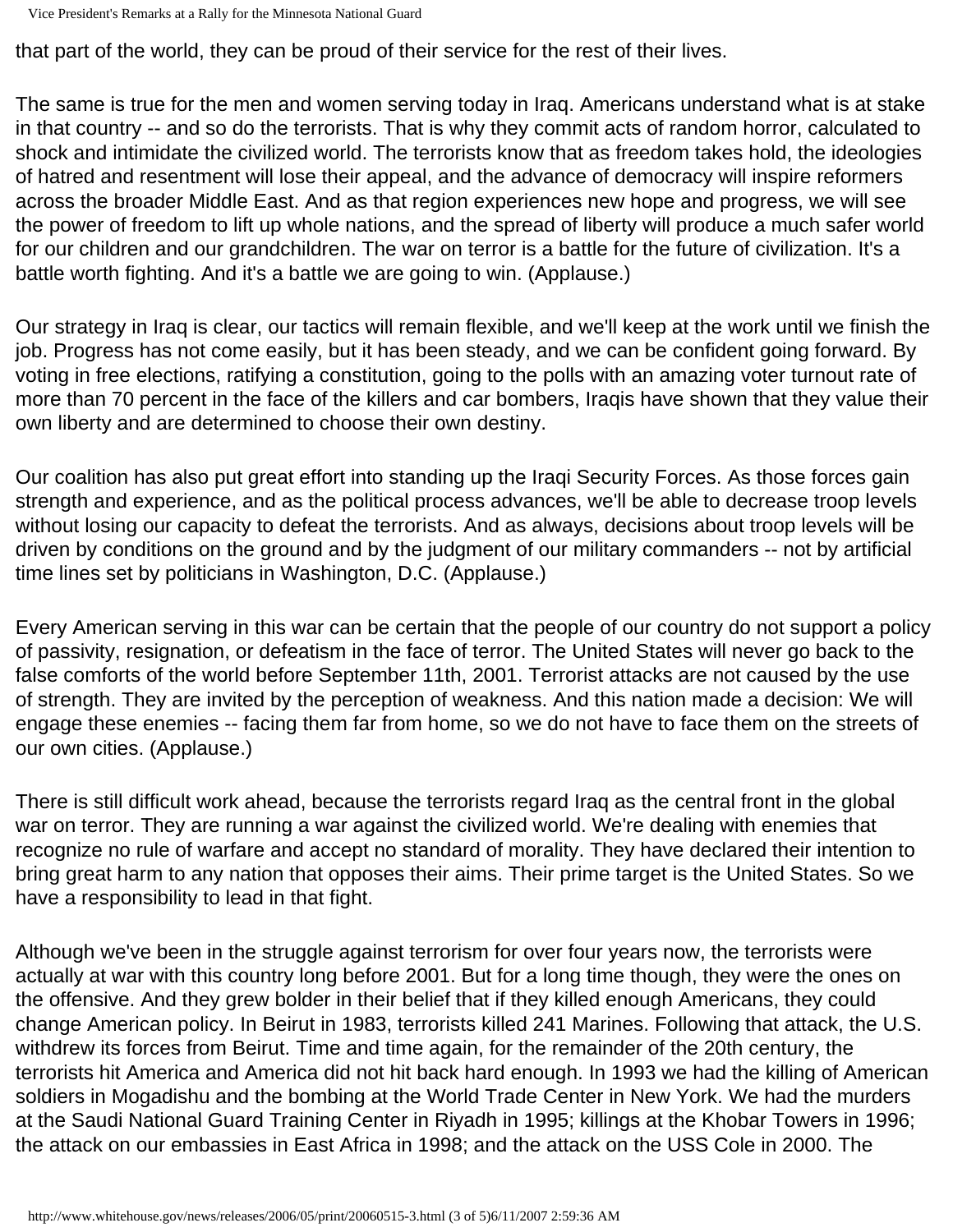terrorists came to believe that they could strike America without paying a price and that if they hit us hard enough, we'd change our policies.

So they continued to wage those attacks -- making the world less safe and eventually striking us here at home on 9/11. Now they're making a stand in Iraq -- testing our resolve, trying to shake our commitment to democracy in that country. If the terrorists were to succeed, they would return Iraq to the rule of tyrants, make it a source of instability in the Middle East, use it as a staging area for ever greater attacks against America and our allies. As President Bush has said, the only way to lose this fight is to quit -- and quitting is not an option. (Applause.)

Americans know about the heroism displayed every day in this war. And we are not the kind of people to take our military for granted. All the people of this country appreciate the sacrifices of those who serve, and the invaluable commitment of their families. We appreciate, as well, employers in Minnesota and across America who have given strong support to workers called up for duty. And in times of loss, our nation is united in respect and sorrow for the families left behind. Minnesota has lost soldiers and Guard members in this war, and those losses have been deeply personal for many. We can only say, with complete certainty, that these brave Americans served in a noble and a necessary cause; their sacrifice has made the nation and our world more secure, and we will honor their memory forever.

The United States is a nation that keeps its word, and so we will carry out our strategy for victory in Iraq. America is a good and a generous country, and the conduct of our military is showing the Iraqi people the true character of the United States. Americans in uniform have worked in neighborhoods to make sure that more Iraqi families have electricity, water, and sanitation. They've seen to it that children have classrooms and school supplies. By their openness, and their decency, and their kindness to others in thousands of interactions every day, Americans have built bonds of friendship between our two countries. It's a sign that much is right with the world as democratically-elected representatives work to build a new Iraqi government while the tyrant who filled mass graves and terrorized Iraq for decades and started two wars went from a palace to a bunker to a spider hole to jail.

Ladies and gentlemen, none of us can know every turn that lies ahead for America in the fight against terror. Yet the direction of events is plain to see, and this period of struggle and testing is also a time of promise. The United States of America is making the world a better place by defending the innocent, confronting the violent, and bringing freedom to the oppressed. We understand the continuing dangers to civilization, and we have the resources, the strength, and the moral courage to overcome those dangers. As our President has made clear, our terrorist enemies will fail -- because the movement of history is toward justice and human freedom. The terrorists will fail -- because the resolve of America and our allies will not be shaken. And, the terrorists will fail -- because the American military is standing in their way. (Applause.)

Once again, I want to thank each and every one of you for your service to the nation. It's an honor to be in your company. You've done exemplary work in a time of great need. You've reflected great credit on your state and your country. And you've made your fellow citizens very, very proud.

Thank you. (Applause.)